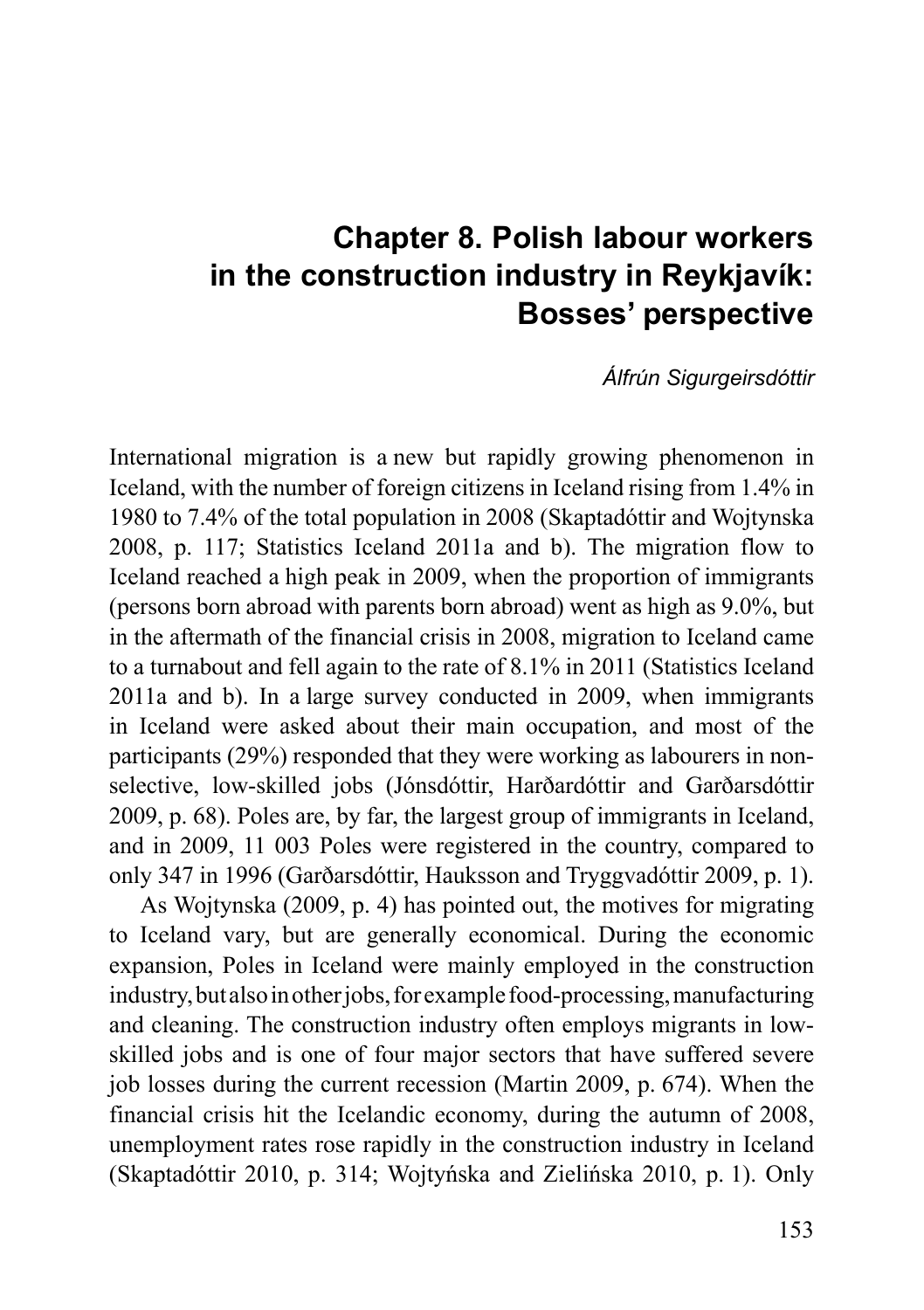weeks later the sector, which had received a large number of migrant labour during the years leading up to the economic crash, was left with the highest unemployment rate in the country, 18% – and rising. At the end of 2010 the number of unemployed Poles in Iceland was 1 319, or 61% of all unemployed foreign workers in the country, the majority came from the construction industry (Directorate of Labour 2011).

### **Methods**

The purpose of this chapter is to explore how Icelandic employers in the construction industry in Reykjavík perceived Polish workers and their work during the economic efflorescence. In order to grasp their perception I conducted in-depth interviews with a sample of bosses in the sector. My sample consists of 5 bosses, both construction managers and foremen, in 4 different firms located in Reykjavík, who worked on site with Polish workers during the economic boom. As Esterberg (2002, p. 87) points out such an interview technique is especially useful for exploring a topic in detail. The interviews are intended to depict the various views present in the construction industry in Reykjavík and give a close-up picture of individual perspectives and attitudes towards Polish workers in the construction industry, in the aftermath of the economic meltdown. I describe the views I encountered during those interviews, and while doing an observation at one of the construction sites. The interviews this chapter is based on were conducted as a part of my MA thesis in Anthropology at the University of Iceland, under the supervision of Professor Unnur Dís Skaptadóttir. They are semi-structured, in-depth interviews, and build largely on the recollections of those interviewed, since most of the Polish workers had been laid off by the time the interviews took place. I chose this method to highlight some of the Icelandic attitudes, opinions, views and perspectives towards migrant workers and to bring a reflective or explanatory depth to the research, as described by Davies (2007, p. 152). In each case the interview took place during working hours at the construction sites. The interviews were conducted in the place where the workers normally had their coffee and lunch breaks, which were usually barracks that had been set up and furnished as a coffee break room.

As mentioned above, all the informants worked as bosses in the construction industry. In addition, they had all worked within the sector for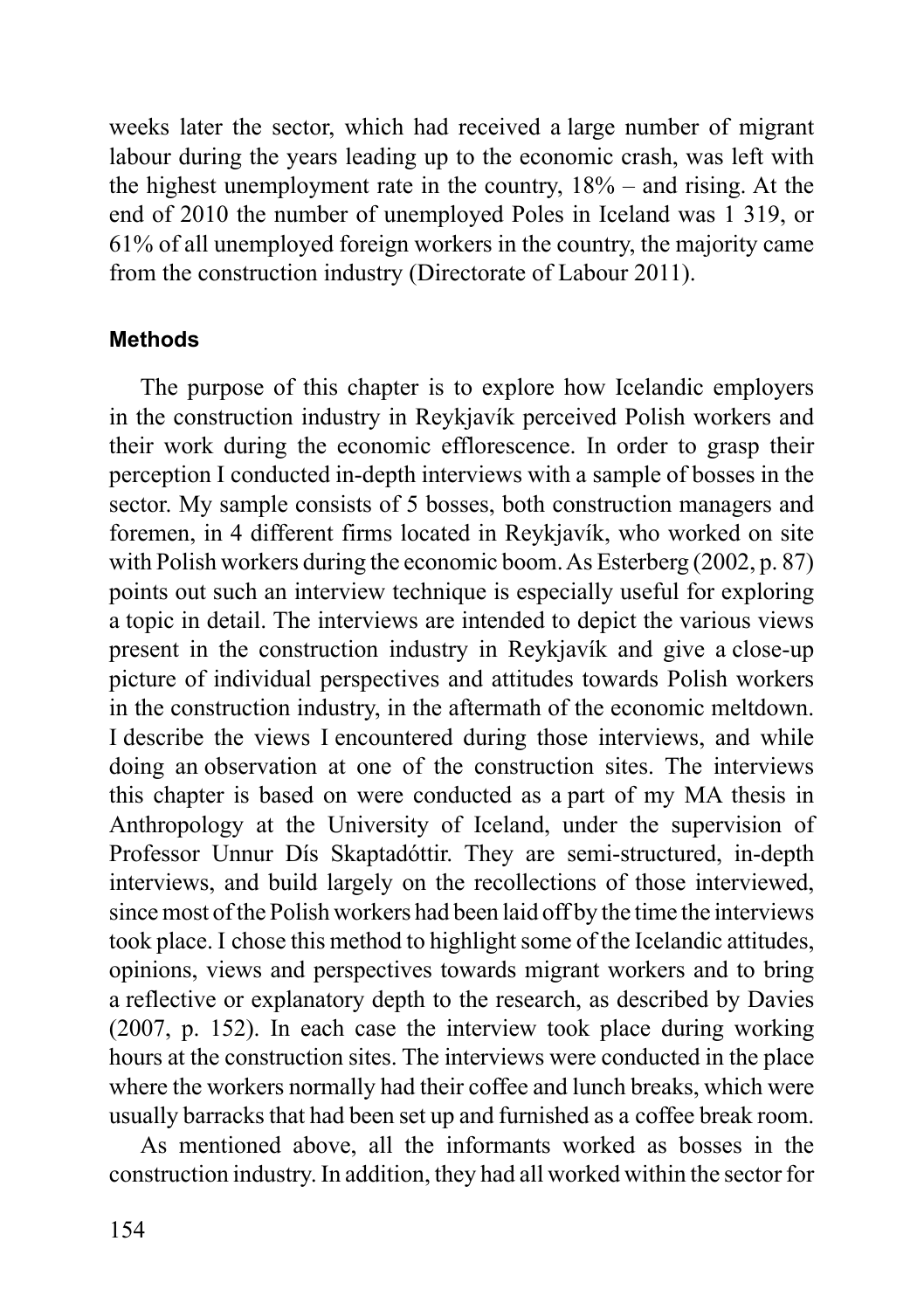well over a decade and up to 40 years. All of them had worked with Poles, and some of them had also worked abroad and had, therefore, personally experienced being foreign labourers. It was sometimes difficult to follow the direction of the interviews as some of my interviewees tended to contradict themselves and they often contradicted each other. However, I will underline some of the factors my interviewees seemed to agree upon or were frequently brought up during the interviews.

## **Generalization, discrimination and prejudice**

All my informants emphasized that they liked Poles and spoke fondly of them. It sometimes even felt as if it was important for them to convince me of their positive attitude towards Poles and, for the most part, they did not speak of migrant workers from other countries in the same positive tone. Some of them emphasized that they tried to socialize with the Poles and even learn some Polish words or phrases, while others were indifferent to any social contact with them outside work. However, all of the informants would, after praising the workers both as a group and/ or as individuals, and maintaining that they could not generalize about them, since that would be wrong, generalize about them anyhow. What I found prominent was that each and every one of my interviewees tried to distance themselves from prejudice and xenophobia. Some of them went as far as claiming that there was a lot of prejudice and xenophobia in the Icelandic society in general, but denied these existed within the company they worked for. They seemed to emphasize what might be perceived as a politically correct attitude and underlined as much as they could that all employees in the company stood on equal ground. They stated that no employee would ever be valued based on nationality, all would be judged by their ingenuity and abilities, as the company was looking for ingeniousness and smart solutions – and all would be paid according to their skills. However, after emphasizing equality within the firm and rejecting the use of generalizations, they often made a statement about Poles as a group, or as one of the bosses said: "The Poles think like other workers, but the thing with the Poles is that they always need a carrot, they don't want to take on any responsibility or think independently, but I don't want to generalize, it´s not right". Then later he would go on and say: "The Poles are more grateful then the Portuguese, the Poles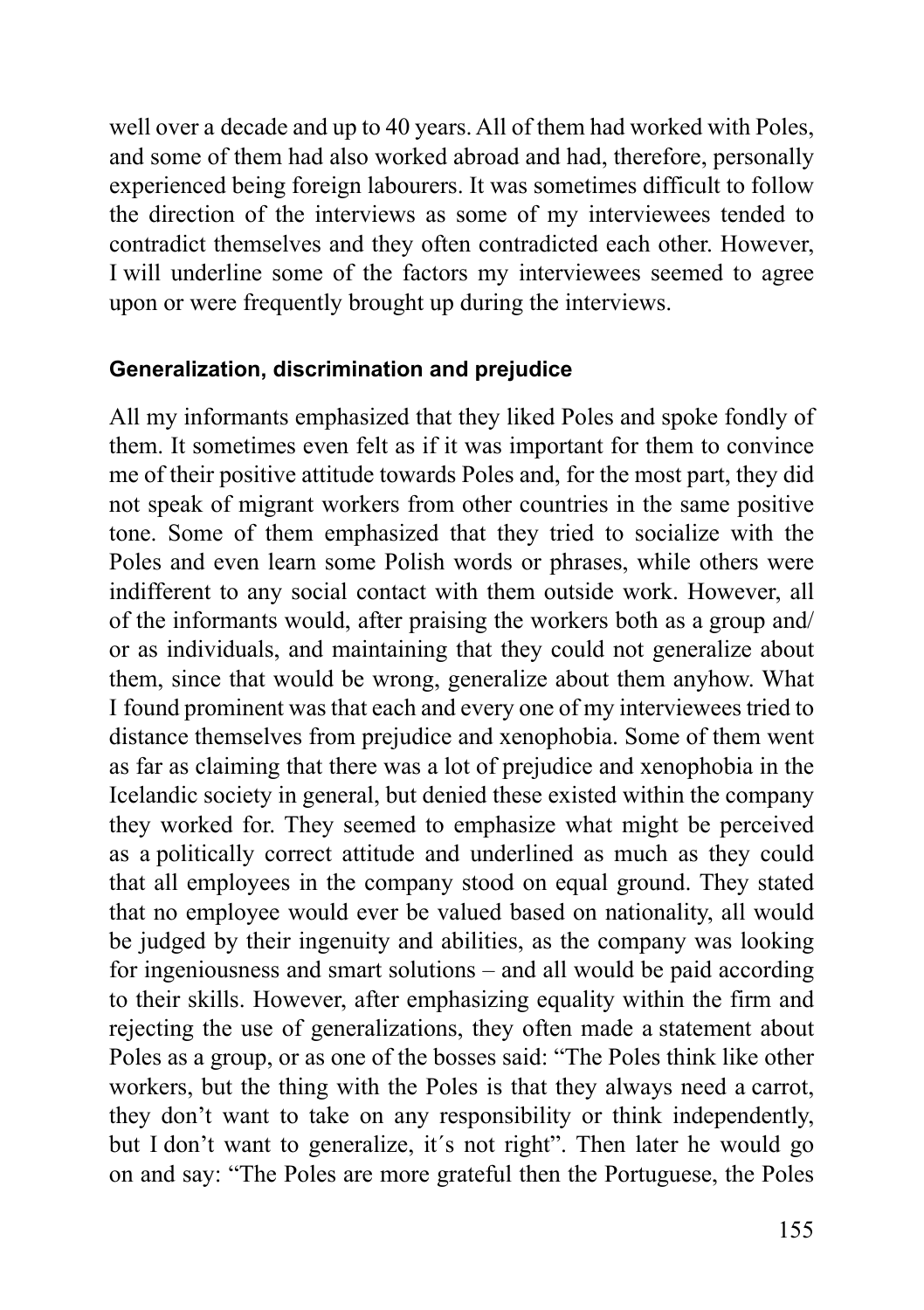understand the reorganization that needs to be done now, the Portuguese on the other hand do not… The Portuguese are different and I sometimes feel as if they are kids at kindergarten".

Another informant put it like this: "… if we take the Portuguese for example, and then the Eastern bloc, if we take Poles, Latvians, Lithuanians and Russians as one unit, men from Eastern bloc countries, they think differently you know…"

As evident by these statement, the bosses would, despite denying the use of generalizations, generalize not only about nationalities, but also on much larger scales. Another prominent factor, also visible in the above statements, is that most of my informants spoke in a negative manner about the Portuguese in comparison to Poles.

Wages and perquisites were factors that no one seemed to agree about, but were frequently brought up. As mentioned previously, some claimed that every employee would be paid according to skills, regardless of nationality. Yet others stated that there was a great wage difference between the migrant workers and Icelanders, but that the Poles were content since their wages in Iceland were so much higher than what they could earn in Poland. Still others stated that perquisites, such as free lodgings, plane tickets to Poland and not having to pay for gasoline to get to work, would compensate for the wage difference. Lastly, it was also stated that the Icelanders were working according to a piecework system that the Poles were denied to partake in. Moreover, that the Icelandic workers would make the Poles do work that fell under piecework routine and in that way increase the workload on the Poles, even though the Poles would not get paid accordingly, in order to get the job done faster and increase their own salaries.

My informants distanced themselves from discrimination and prejudice by saying that neither occurred at their work place. However, they confirmed that they were aware of it taking place in society in general, as the Poles had spoken of experiencing both discrimination and prejudice. This might happen at the shops or out on the town, especially if the Poles hooked up with Icelandic girls. For as one of them said, referring to Icelandic men other than himself: "We don't like just anyone fiddling with our girls".

Moreover, an interesting point was made by one of the bosses. He was actually the only one who did not make an effort to create a distance between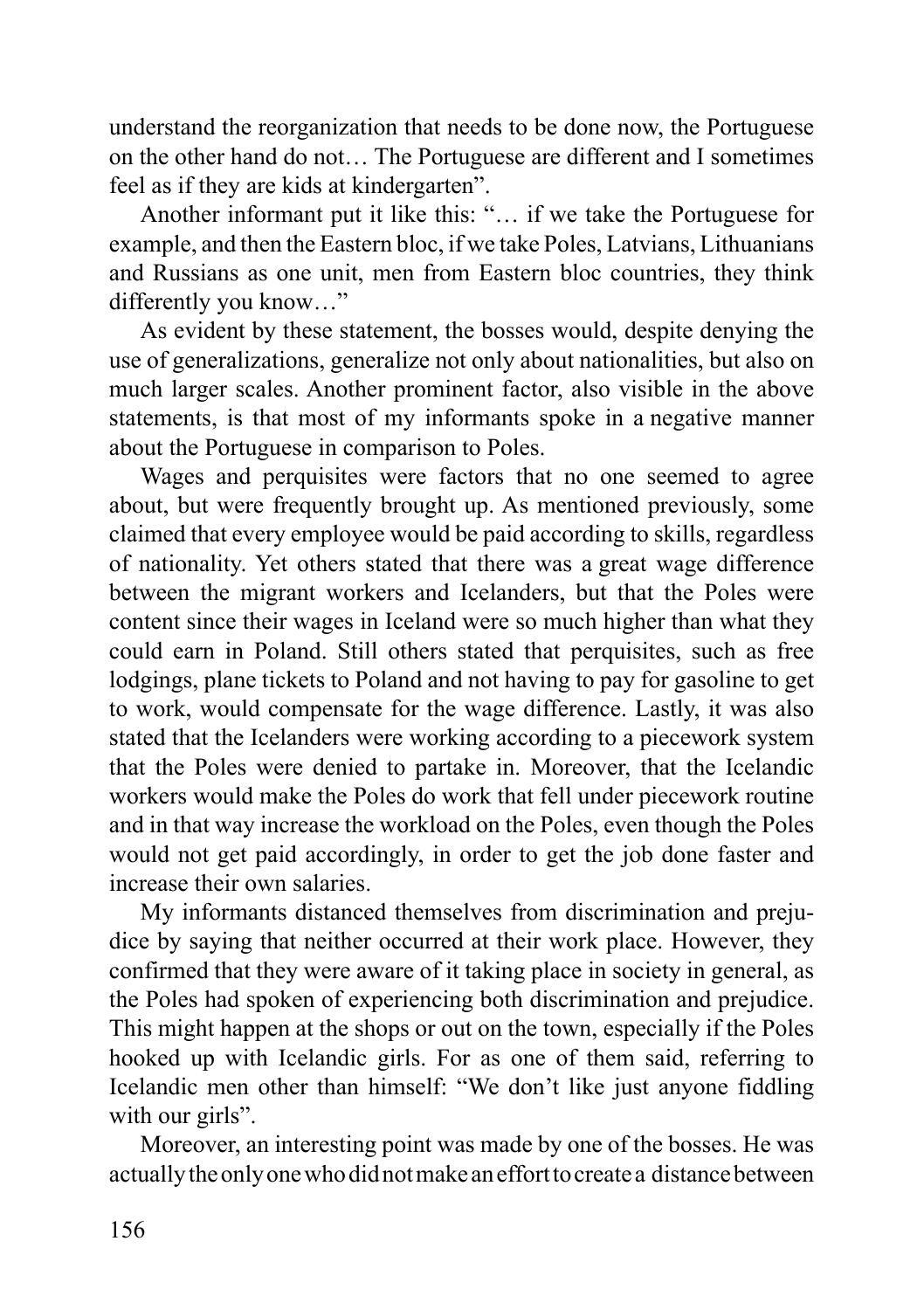the workplace and discrimination and prejudice, though he did distinguish himself from it. He claimed that Icelanders were very xenophobic, did not want to associate with foreigners and, consequently, used the language as a barrier and an excuse for not wanting to communicate with them or get to know them. "The Icelandic attitude goes like this: this is a foreigner, he doesn't want to learn the language, we don't understand him and he is taking our jobs away from us".

But as he pointed out, Polish workers were brought to the country since Icelanders were reluctant to fill certain jobs and because they were considered "cheap labour". Besides being considered "cheap labour", the migrant workers were also seen as economically efficient since they usually didn't have a family in Iceland and therefore didn't have to attend to any family issues during working hours – as Icelanders often did. Though there were incidents when Polish workers had to ask for leave from work, in order to attend to their family in Poland. The incidents mentioned, concerning family issues, involved, among other things, adultery and alcohol abuse. In one case the wife, who still lived in Poland, had become pregnant while her husband was in Iceland and in another case a Polish man with drinking problems was left by his wife, who returned back to Poland with their child, after which his problems increased dramatically and he no longer attended his work properly.

In the search for efficient, low wage employees, it seemed as if none of the firms had looked to other countries for migrant labour and it was even stated that in spite of scraping the bottom, getting less and less qualified labour and suspicious characters from the agencies in Poland, there was never any serious consideration of recruitment of labour from other countries. Reflecting over the massive import of Polish labour during the economic boom, one of my interviewees stated the following: "During the economic upswing everybody came here, those who couldn't get a job in Poland, those who couldn't work in Poland because of a criminal conviction in Poland or those who just wanted to leave the country, all came to Iceland… whether they were thieves or murderers or whatever".

#### **Stealing tools is a classic**

Theft seemed to be a known problem in all the firms, but as one of the bosses said: "Stealing tools is a classic, but the Poles don't steal any more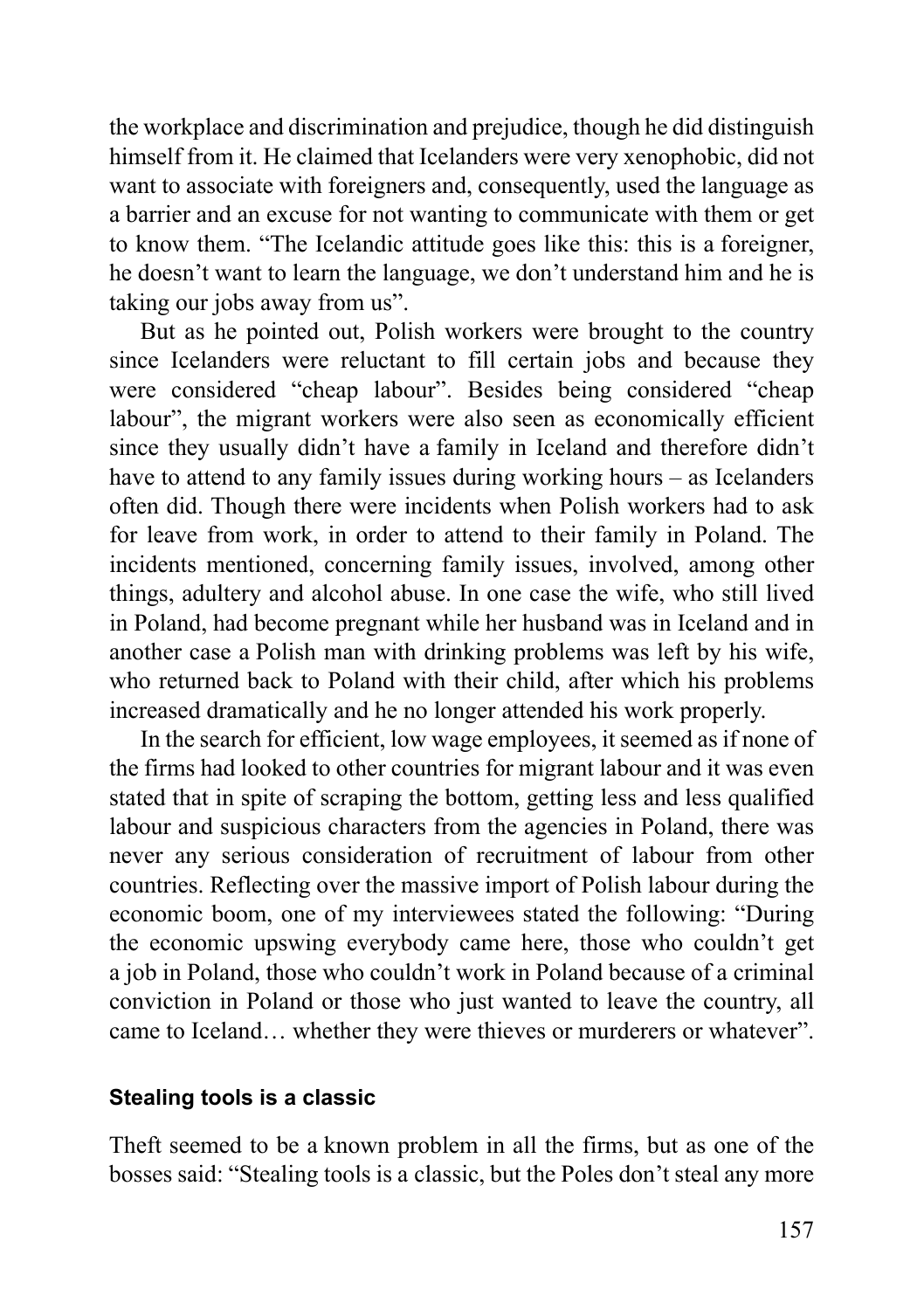than the Icelanders do. The Icelanders are no angels either. This does not depend on nationality…".

He then told of an incident he had witnessed, where he had been contacted by the police since a package with tools from the company had been seized by the customs. The odd thing was that despite all evidence pointing in the direction of a Polish worker employed by the company, the boss said that he could not and would not believe that the man in question had stolen the tools. Even though the package had been seized by customs and was marked with the employee's name and address in Poland, the boss insisted on the man being trustworthy and honest. Another told of tools disappearing and turning up at street markets in Poland, still marked with the company´s name. Yet another told of a container where tools were stored, being emptied the day after the Poles, who had been laid off, had turned them in. "The funny thing", he said, "is that they had lined the tools up so neatly, that we took pictures of it, we were so impressed, and the next morning it was all gone*"*.

All of the bosses mentioned incidents like those listed above and usually there was plenty of evidence, but often the companies were not interested in pressing charges or making an effort to get them back since all the tools were covered by insurance. Also, none of the informants quite understood why the Poles stole tools from the firms and sent them to Poland, since sending the tools was more expensive than buying new tools in Poland, as the shipping fees from Iceland are extremely high.

# **Education and working methods**

Most of my interviewees had strong doubts about Polish education and did not think that the workers actually went to formal schools, and usually migrant workers would not be asked for any certifications regarding education. My informants all seemed to agree upon the Poles using lies and deceptions in order to get jobs, and out of fear of being laid off, and that the Poles would claim to have whatever expertise needed or wished for by the company. It was also stated that after hiring the workers, based on incorrect information about their qualifications, the employer would often not discover the deception until much later, after having employing the worker for weeks or even months. Hence, the workers would actually be selling an expertise they didn't have. As one of the bosses put it: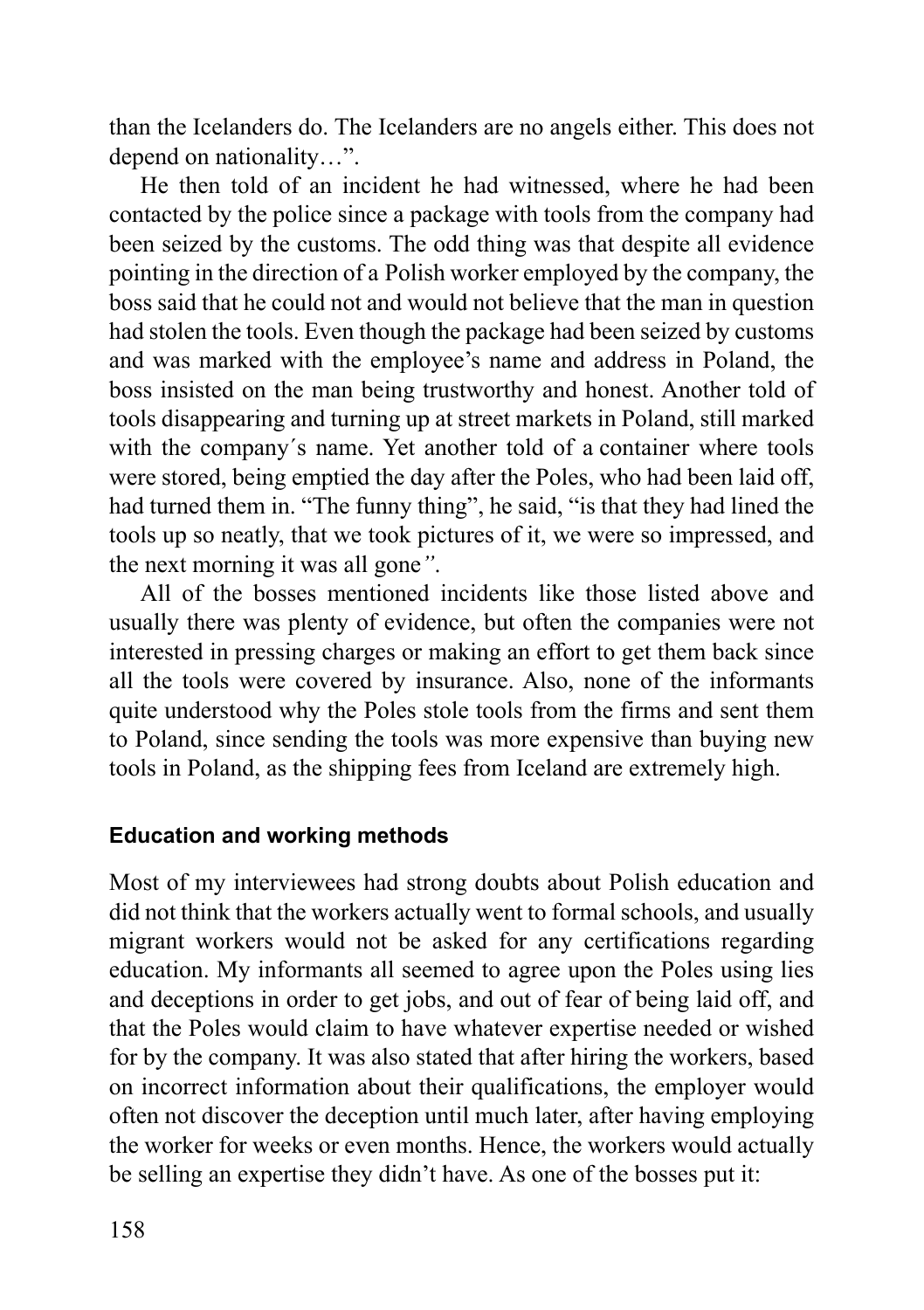*They would ask when they first arrived: "What kind of certification do you want? Do you want me to be a carpenter or perhaps a welder?"(…) The thing is, from what I understand, there is no technical education in Poland. It´s more like if you work with a hammer, well, then you´re a carpenter putting nails into roofs, and then you´re a specialist in that field. Then that is what you do. If you put up doors, well, then that is your specialty.*

My informants were not always in concordance and two of them, colleagues working close together at the same firm, had completely opposite views of the qualities and abilities of the Polish workers. One of them would claim that the Poles would not do a thing without being told what to do by a higher-ranking person. They would not even make the slightest adjustment that needed to be done, without getting an order from a boss to do so. The Portuguese, on the other hand, would have done the adjustments without even blinking an eye. This perspective seemed to be corroborated by others and only the colleague working at the same firm said the complete opposite, and claimed it was the other way around.

Despite being aware of the distortion inherent in generalizations, all my informants generalized about Poles in one way or another. They all, for example, praised the Poles for being punctual. "You can set the clock by the Poles, never fails"*,* one of them stated. The bosses seemed very content with this ability they had assigned to the Poles and thought of it as a distinctive feature for the Polish groups. As to why the Polish workers never showed up late, took long breaks or left work early, the general ideas seemed to be that it was a natural asset they had, plus they were afraid of bosses and of being fired. The fact that they were actually picked up in the morning, and brought to work and back again at the end of the day, did not seem to have anything to do with it. There were also stories of Poles trying to get away with as little work as possible, groups that would put up a guard that would warn them if the foreman was coming, then everyone would take their post and pretend to be working, and as soon as the foreman was gone they would all sit down again. As I understood it, incidents like that were rare, but happened from time to time. Another thing the bosses agreed upon was the need of Poles to work in groups and usually this need was linked to their lack of language skills in Icelandic.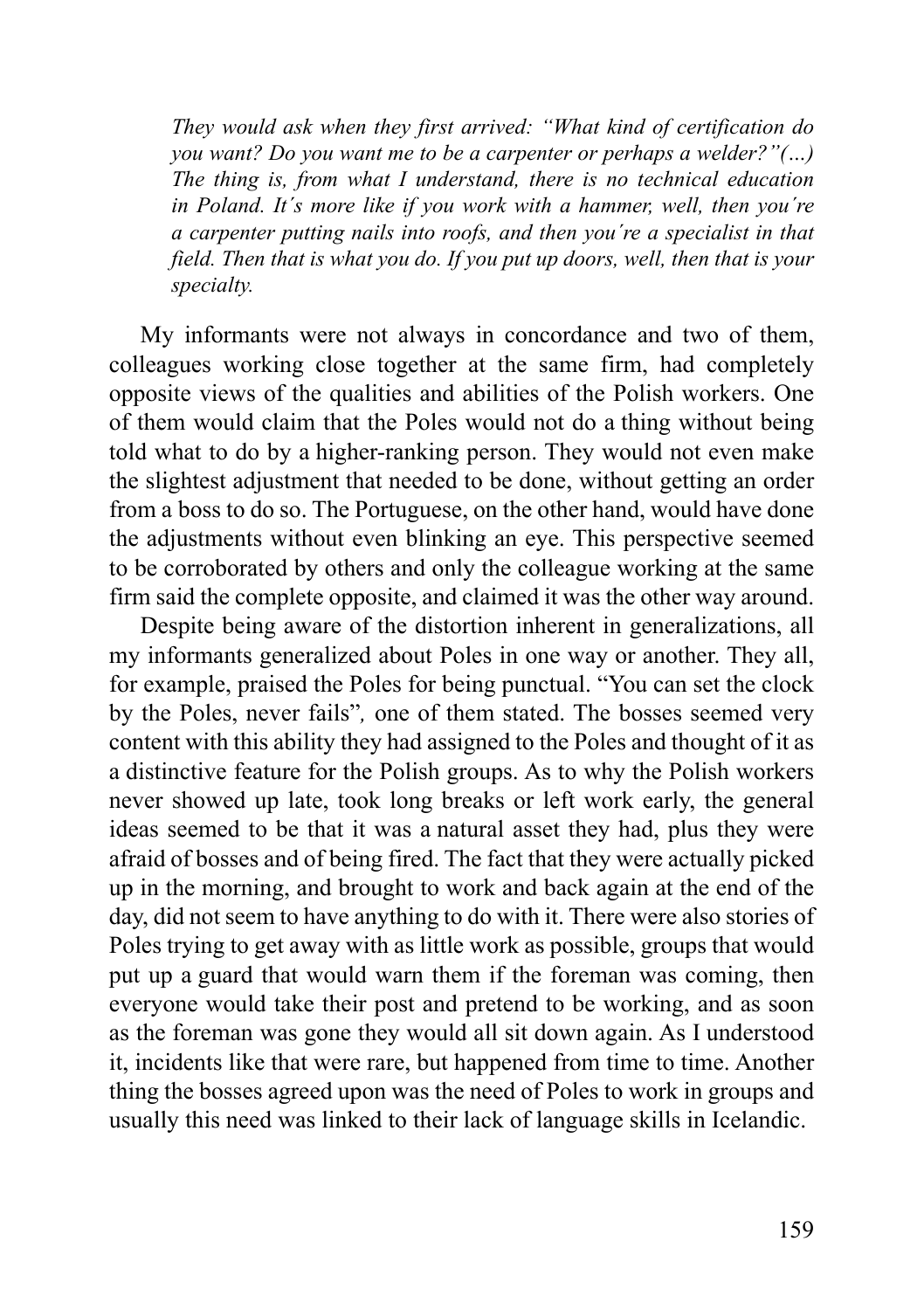## **Language and communications**

All my interviewees mentioned lack of Icelandic language skills as a major problem obstructing communications with Polish migrant workers, as preventing integration both at work and in society in general, and impeding progress at work. They all mentioned the immigrants lacking interest in learning the language and/or finding it too difficult to master. Skaptadóttir (2007, p. 51) states that the majority of immigrants in Iceland, who participated in her study, mentioned not knowing the Icelandic language as the greatest obstacle and the most difficult task to deal with, when they first arrived and settled in. This was also mentioned by all of my informants and, again in accordance with Skaptadóttir´s findings, my participants stated that some of the Polish immigrants they had worked with were mainly interested in learning work related words and phrases that would make it easier for them to understand what went on at work, since their purpose for coming to Iceland was merely temporary work. The lack of English skills, among the Polish workers, became evident in expressions like: "The thing with the Poles is that most of them don't know any English when they arrive here, men from other countries do, but not the Poles. I don't know how it is, maybe they don't learn any English at all".

Poles were also said to be willing to learn the language if they had moved to Iceland on permanent basis, this too corroborates with Skaptadóttir´s findings and that of a large survey conducted by the Social Science Institute at the University of Iceland (Jónsdóttir, Harðardóttir and Garðarsdóttir: 2009). Some of the bosses reflected over their own role when it came to the language requirements and why many Poles didn't speak Icelandic in spite of being in the country for years. They stated that even if the Poles did learn Icelandic they would speak English to them, either because they didn't have the patience to speak Icelandic with them, or they simply forgot that they spoke the language, since the majority of Poles didn't. "There are many who have lived here over a length of time and still they only speak English… I think it might be because they are not given a chance to learn Icelandic, we don´t have the patience to speak Icelandic to them. It's much quicker to tell them what to do in English".

Moreover, it was also mentioned quite often that with every group of Polish workers there would either be an interpreter, or someone in the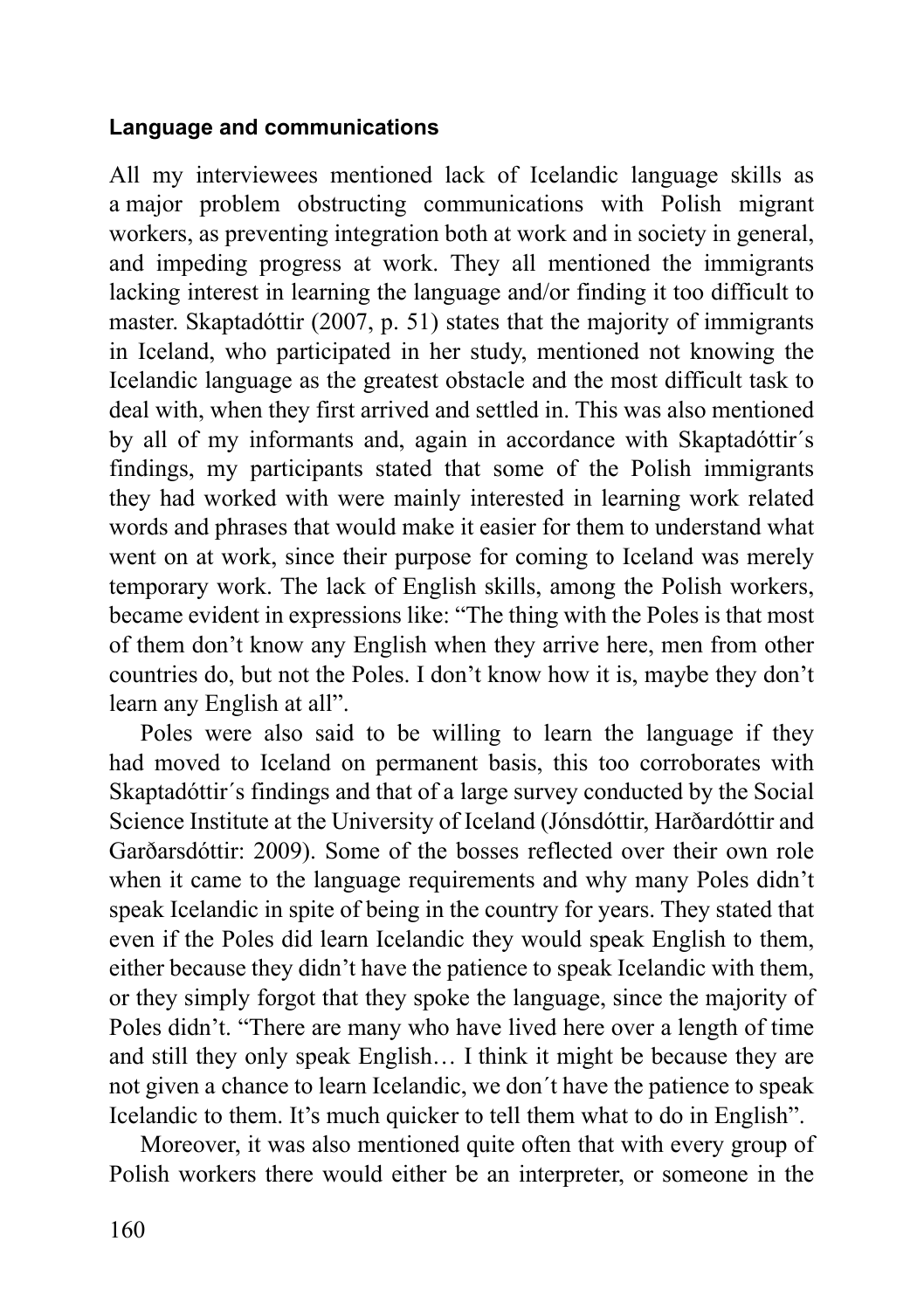group would speak English and, hence, would function as a spokesman for the group and an interpreter. Customarily, that person would also be given the role of a supervisor for the respective group of Poles, since he would be able to communicate with bosses and other workers while on site. This was thought of, by the bosses, as a possible conflict maker within the groups, as those who spoke English were usually young men who did not have authority to give their seniors orders, according to Polish tradition. Moreover, if they did, they would get in trouble at the camp after work for giving orders to their seniors.

# **A scent of profound arrogance**

Yet another prominent issue was how condescending my informants could be while talking about Polish workers, and one could at times sense profound arrogance in their attitudes. What surprised me was how much they praised the Polish workers in one sentence and yet they would disparage the same workers by saying degrading things about them in the next, but in a caring, protective way, as if the men were children that needed to be taken care of. As one of my informants said about a man he had praised dearly and said was a dear friend:

*(…) he lives here, he is Polish and he is a carpenter. He is so wellbehaved, and he is no trouble at all. He does whatever he is told. If I would tell him to sweep the floors, he would sweep the floors and not a word about it (…) Naturally, he has become like an Icelander, he lives here in the city, shows up in the mornings and he always comes home at night (…) Again, if we take the Eastern bloc countries (…) these men absolutely fascinate me, they have so many qualities.*

The Polish men were viewed by all the bosses as wanting to keep to themselves, form groups and be with "their own people", both while working and during breaks. This was in some cases seen as a problem, as it could create consistent closed groups on site. Furthermore, most of my informants emphasized that it tended to be more difficult to get foreigners to work together than to get foreigners to work with Icelanders. In order to prevent such groups from forming, forced group mixing of foreigners from different countries was tried. But, according to my informant, making Poles work with, for example, the Portuguese was impossible as there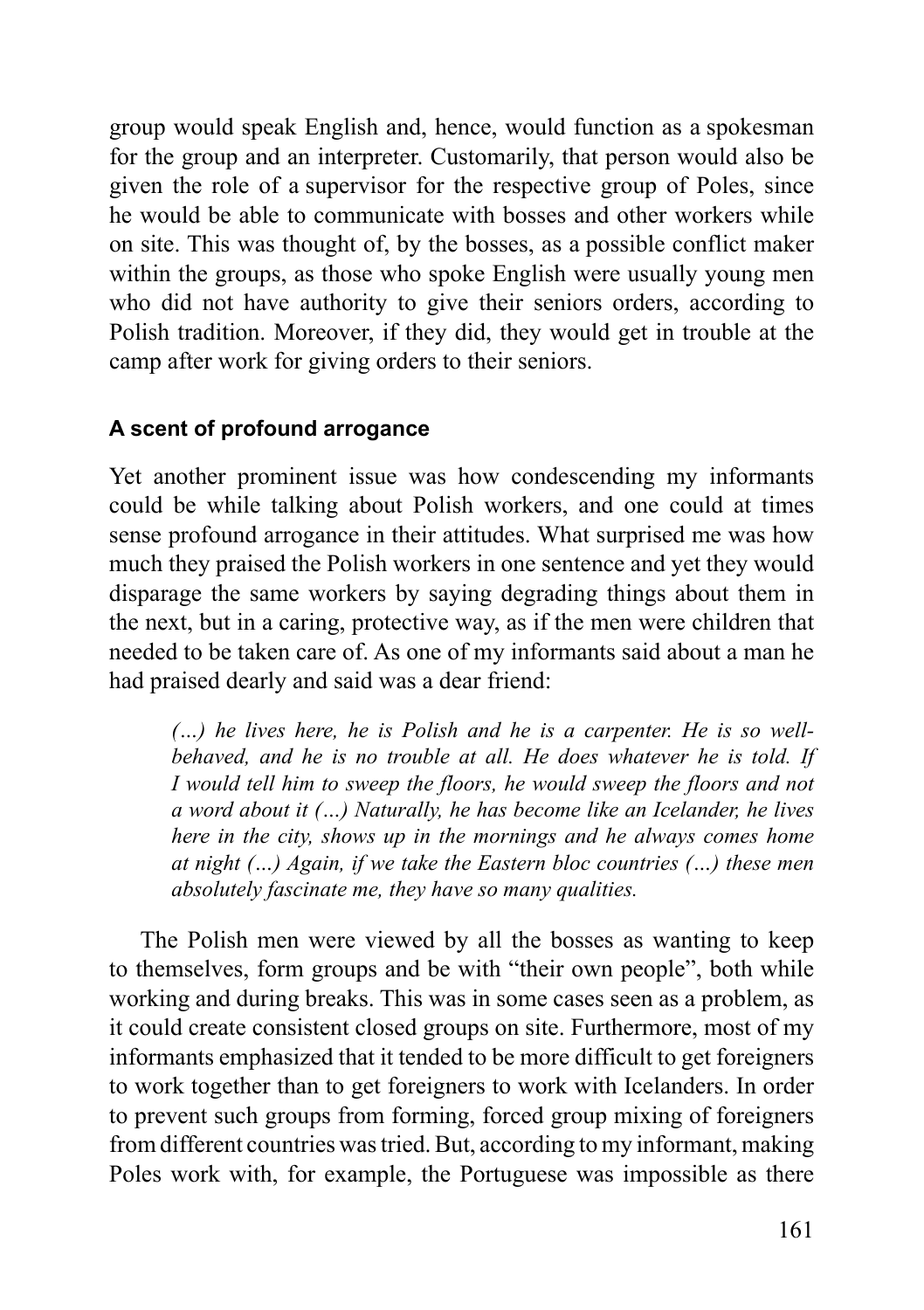would be endless conflicts and power struggle between them. However, this was not mentioned as a problem when it came to cooperation between Icelanders and Poles, nor Icelanders and the Portuguese, nor Icelanders and workers from other countries, for that matter. Moreover, having two or more men of the same nationality working together was not well seen and so, as one of my informants said: "Despite having two highly skilled Portuguese carpenters, I do not allow them to work together, in order to prevent group formation… I never let them work together, except during the weekends, then the men are allowed to enjoy themselves (i. dúlla sér) a little, but apart from that, I never let them be together".

# **Discussion**

Migration in Iceland is increasing fast and during the economic efflorescence a great number of Poles were employed in low-skilled, lowwage jobs in the construction industry in Iceland. The sector suffered great contractions during the economic meltdown. As a consequence, unemployment rates in the sector rose rapidly, and Poles who had been working in the construction industry became the largest group among unemployed foreign labourers. In reminiscing the economic heyday and the mass import of Polish workers to Iceland the bosses in the industry seemed to make an effort to keep an open mind and a positive attitude towards Poles, and it even looked as if they were preferred over workers from other countries. Despite this, one could not overlook the tendency of the bosses to generalize and degrade the workers, while at the same time they were trying to create a distance between their person and their company on the on hand, and prejudice and discrimination on the other.

The bosses emphasized equality, rejected generalizations and ideas about employing workers based on nationality, while still claiming to prefer Poles over labourers from other countries and generalizing about the workers on both broad and narrow scales. At the same time, they claimed that all employees were hired and paid according to skills and abilities. There was, however, a great inconsistency between the statements of the bosses when it came to wages and perquisites of foreign labour. Some stated that there was no wage difference, others claimed that there was an enormous wage difference between the migrant workers and Icelanders, and some stated that perquisites compensated for the wage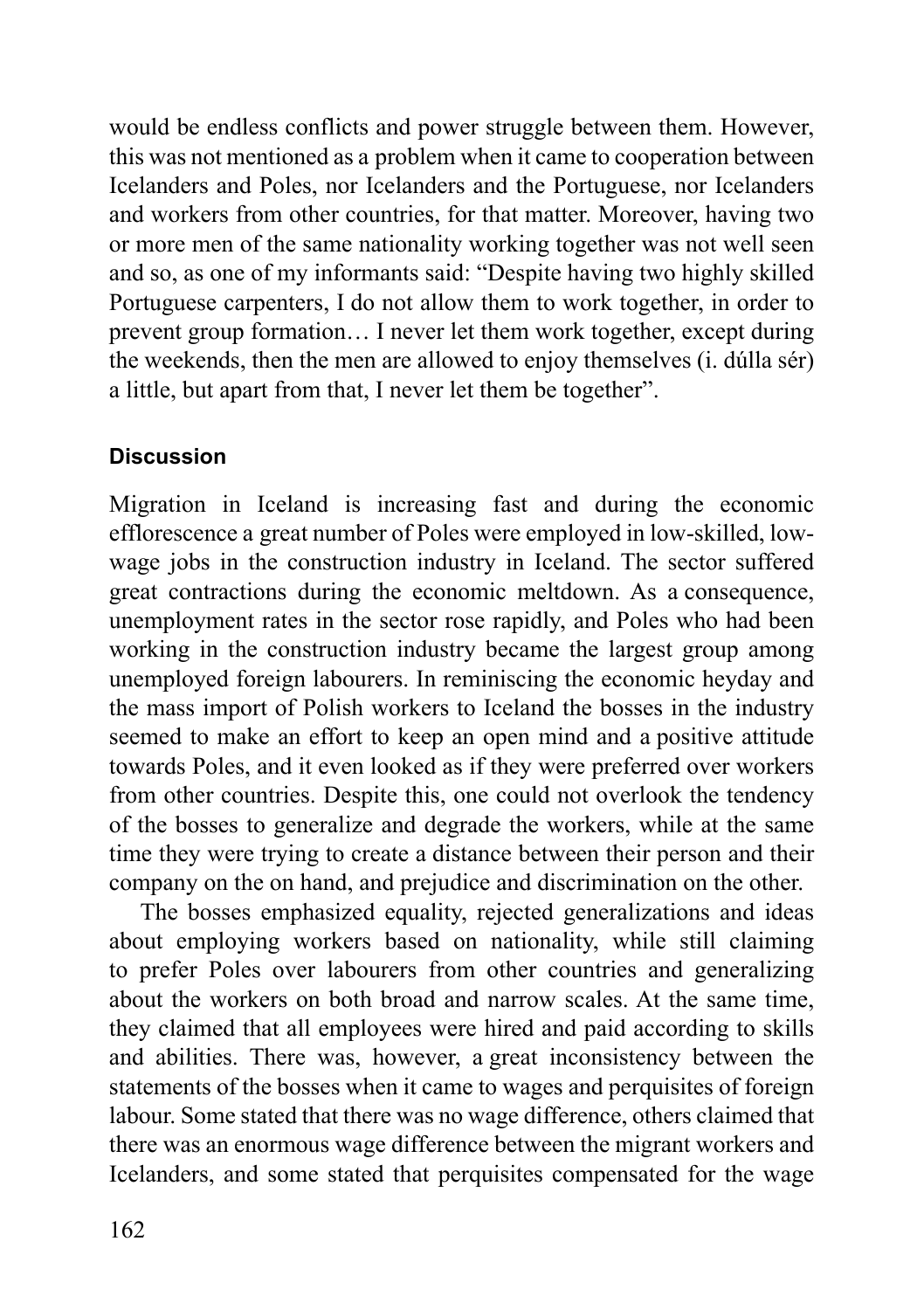difference. It was also stated that Poles were denied to work according to the piecework wage system that the Icelanders were offered and that the Icelandic workers took advantage of this by transferring parts of their assignments to the Poles, in order to increase their own wages.

Polish workers were said to be brought to Iceland since the locals were reluctant to fill certain jobs and because they were considered "cheap labour". In order to meet the demand for cheap and efficient labour, none of the firms seemed to have given recruitment of labourers from other countries any serious consideration, despite getting less and less qualified workers from Poland.

Theft was seen as a general problem in all the companies. Stealing tools was, however, not connected to nationality and some of the bosses were reluctant to accept that the Polish employees stole from their firm, despite existing evidence.

The level of education among the Polish workers was a matter of doubt among the bosses and most of them thought the workers had no formal education, and usually the workers would not be asked for educational certifications. The Polish workers were also suspected of deceiving the Icelandic employers in order to get jobs and, therefore, often thought to be recruited on false premises.

The lack of Icelandic language skills amongst the Polish workers was seen as a major problem hindering communications and preventing integration. The workers were seen as lacking interest in learning the language, although some of them were interested in learning work related words and phrases and some were said to be willing to learn Icelandic if they had moved to the country on permanent basis.

Despite showing willingness to keep an open mind and to be politically correct, being aware of the distorted picture drawn by generalizations and stating that all employees were treated fairly within the firm, a scent of unfathomed arrogance still lingered in the air and the bosses seemed to view the Polish workers as children in need of their praise, protection and restraint. The workers were seen as wanting to form groups with their "own people" and cooperation and communication between foreigners from different countries was seen as close to impossible, because of an almost congenital power struggle and unavoidable tension, while no foreigners were seen as having problems cooperating with Icelanders – implying the natural order of things.